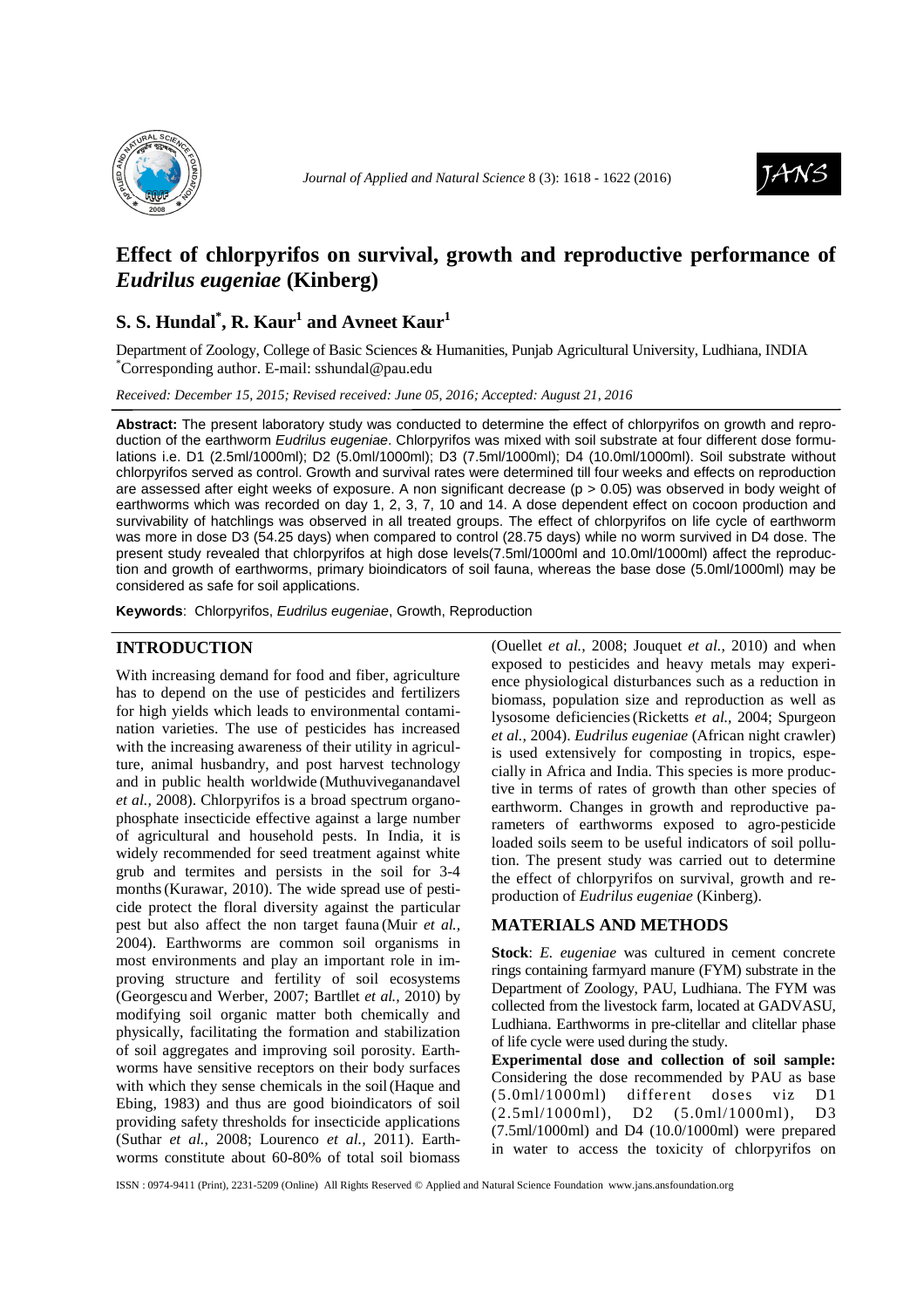growth and reproduction. The soil sample collected from the experimental fields of PAU campus as control consisted of 80% soil and 20% farm yard manure and sterilized in an autoclave as per standard procedure.

#### **Effect on growth and reproductive performance:**

 *E. eugeniae* were added to 500 mg of soil mixed with different doses of chlorpyrifos described above in plastic trays to study the effect on growth and survival. To avoid moisture loss the plastic trays were covered with perforated plastic lids/moist cloth. The experiment was carried out for 14 days and worm's survival/ activity was evaluated on days 1, 2, 3, 7, 10 and 14. Reproductive performance of adult *E. eugeniae* was estimated by placing one pair of earthworm in plastic tray containing 250-300 gm of the soil substrate sample treated with chlorpyrifos. Rate of reproduction was assessed on the basis of the number of cocoons produced per adult worm at each dose treatment following the method of Sahu and Senapati(1988). **Statistical analysis:** The experiments were replicated in triplicate and the data was statistically analyzed by Analysis of Variance (ANOVA) using computer software CPCS1.

#### **RESULTS**

Body weight of worms exposed to chlorpyrifos at different days is shown in Table 1. A non significant decrease (p>0.05) in body weight was noted in control and treated groups. The effect of chlorpyrifos on cocoon production rate was dose dependent as indicated by the decrease in value (Table 2) in different doses: D1 (1.34±0.04); D2 (1.5±0.08); D3 (1.36±0.06); D4  $(1.3\pm0)$ . A similar trend was observed in hatchling production rate and hatchling per cocoon per week with the hatchlings emerging from cocoons in the

fourth week in control (Table 3). The dozed substrates had hatchlings only in the  $5<sup>th</sup>$  week which is a delayed occurrence. Interestingly, no hatchlings were observed in the  $7<sup>th</sup>$  week in doses D2, D3 and D4, while low hatchability was observed in D1 and control. The values of percentage survivability of hatchlings are the strong pointers that this effect is dose dependent and not species specific (Table 4). Maximum survivability was observed in D1 dose when compared with control where as no worm survived in D4 dose. A significant increase ( $p<0.05$ ) in the body weight was observed in  $8<sup>th</sup>$ week of experiment in control, D1and D3 dose where as in D2 maximum weight gain was observed during  $6<sup>th</sup>$ week of the experiment (Table 5). No worm survived in D4 beyond one week of exposure. Total time taken by *E. eugeniae*, from the emergence of hatchlings to reach adult stage with a fully developed clitellum was recorded to be 28.75±0.82; 43.25± 0.82; 45.75± 0.82; 54.25± 0.82 days in control, D1, D2 and D3 respectively. No worms survived in D4 dose application (Table 6).

## **DISCUSSION**

As earthworms play an important role as engineers in many soils, they have become standard test organisms in ecotoxicology due to their easy handling and culturing. Reduction in body weight of worms indicates the physiological reaction of the organism to insecticide exposure and the changes in earthworm's body mass are thought to be of ecological relevance. It has been assumed by earlier workers that high losses in body mass may lead to negative effects on reproduction and survival (Capoweiz *et al.,* 2005; Olvera-Velona *et al.,* 2008) and is relevant in the observations recorded dur-

**Table 1.** Changes in body weight (g) of *E. eugeniae* in different doses of chlorpyrifos exposed on different days.

| <b>Doses</b>                    | Davs          |                     |               |                      |                         |                 |  |  |  |
|---------------------------------|---------------|---------------------|---------------|----------------------|-------------------------|-----------------|--|--|--|
| $2^{\mathrm{nd}}$<br>dav<br>dav |               | $3^{\rm rd}$<br>dav | ≂th<br>dav    | $10^{\rm th}$<br>dav | $14^{\text{th}}$<br>dav |                 |  |  |  |
| D1                              | $0.45 + 0.01$ | $0.44 + 0.02$       | $0.42 + 0.02$ | $0.42 + 0.03*$       | $0.40 + 0.03*$          | $0.40 + 0.007*$ |  |  |  |
| D2                              | $0.44 + 0.04$ | $0.43 + 0.03$       | $0.39 + 0.03$ | $0.36 + 0.08*$       | $0.33 + 0.08*$          | $0.33 + 0.07*$  |  |  |  |
| D <sub>3</sub>                  | $0.37 + 0.02$ | $0.36 + 0.05$       | $0.37+0.02$   | $0.41 + 0.01*$       | $0.44 + 0.005*$         | $0.39 + 0.005*$ |  |  |  |
| D4                              | $0.42 + 0.02$ | $0.35 + 0.05$       | $0.34 + 0.05$ | $0.30 + 0.05*$       | $0.34 + 0.05*$          | $0.34 + 0.04*$  |  |  |  |
| Control                         | $0.43 + 0.02$ | $0.42 + 0.03$       | $0.44 + 0.02$ | $0.33 + 0.04$        | $0.33 + 0.04$           | $0.32 + 0.01$   |  |  |  |

D1, D2, D3 and D4 are the chlorpyrifos dose samples i.e. 2.5, 5, 7.5, 10ml/1000ml; Values are Mean±S.E of four replicates;\*Values are significant at 5% level of significance

**Table 2**. Cocoon production rate (cocoon/worm/week) and total number of cocoons produced by *E. eugeniae* different doses of chlorpyrifos and control samples.

| <b>Doses</b>   |            |             | <b>Number of Weeks</b> |                |                |             |
|----------------|------------|-------------|------------------------|----------------|----------------|-------------|
|                |            |             |                        |                |                |             |
| DI             |            | $0.67+0*$   | $1.34 + 0.04*$         | $1.36 + 0.10*$ | $1.12 + 0.03*$ | $0.6 + 0*$  |
| D <sub>2</sub> |            |             | $1.5+0.08*$            | $1.37+0.05*$   | $0.60 + 0.03*$ |             |
| D3             |            | 0           | $1.36 \pm 0.06*$       | $1.25 + 0.11*$ | $0.62 + 0.08*$ |             |
| D4             |            |             | $1.3 + 0*$             | $1.20+0*$      | $1+0*$         |             |
| Control        | $1.7+0.06$ | $.9 + 0.07$ | $2.5+0.13$             | $3.4 + 0.07$   | $1.6 + 0.17$   | $1.0 \pm 0$ |

D1, D2, D3 and D4 are the chlorpyrifos dose samples i.e. 2.5, 5, 7.5, 10ml/1000ml; Values are Mean±S.E of four replicates; \*Values are significant at 5% level of significance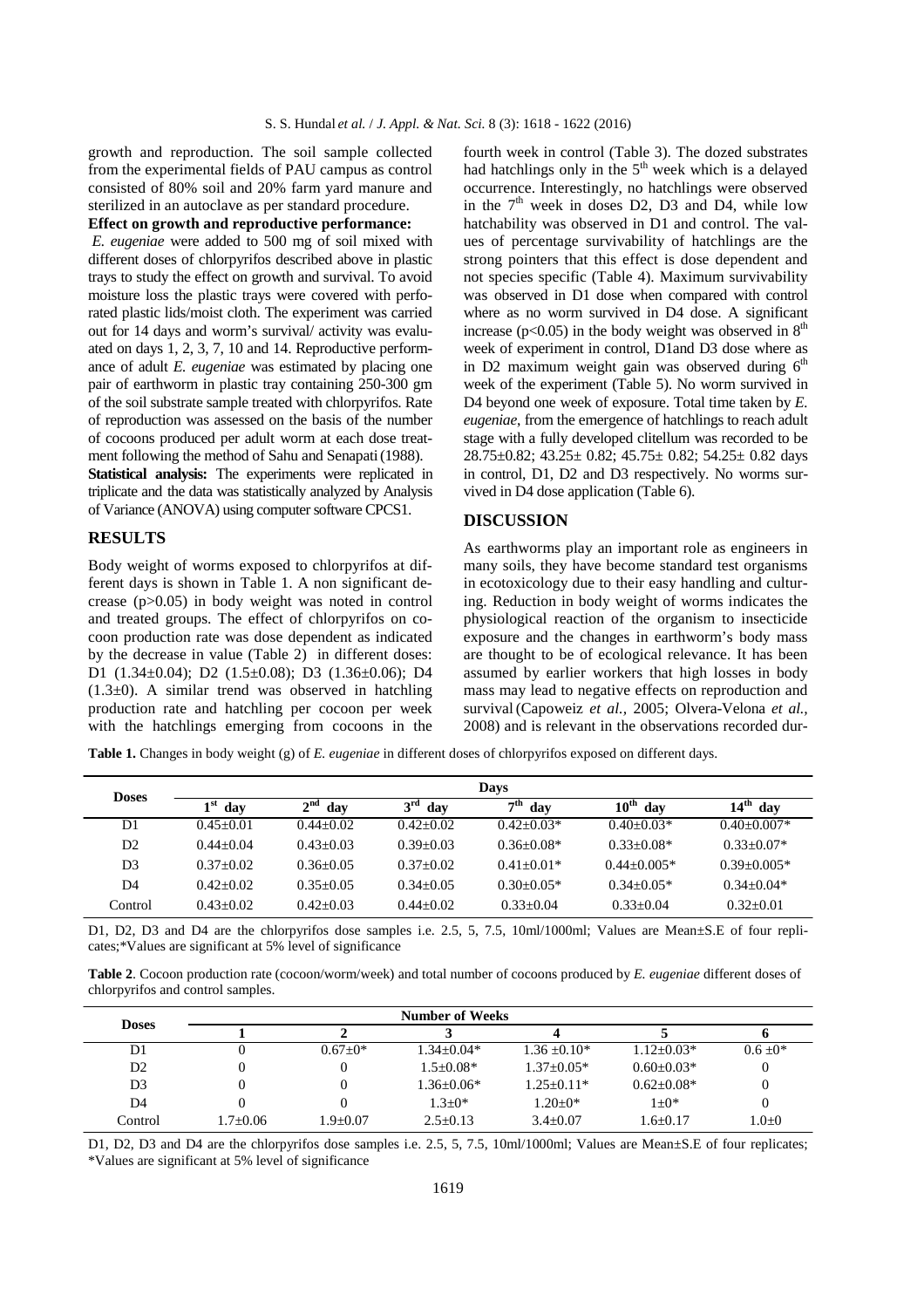|                | <b>Number of Weeks</b>   |                          |                          |                          |                  |                   |                          |  |
|----------------|--------------------------|--------------------------|--------------------------|--------------------------|------------------|-------------------|--------------------------|--|
| <b>Doses</b>   |                          |                          |                          |                          |                  |                   |                          |  |
| D1             | $\overline{\phantom{a}}$ | $\overline{\phantom{0}}$ | $\overline{\phantom{0}}$ |                          | $0.85 \pm 0.13*$ | $0.87 \pm 0.09^*$ | $0.5*$                   |  |
| D <sub>2</sub> | $\overline{\phantom{0}}$ | $\overline{\phantom{0}}$ | $\overline{\phantom{0}}$ | $\overline{\phantom{0}}$ | $0.72 + 0.18*$   | $0.64 \pm 0.09*$  | $\overline{\phantom{a}}$ |  |
| D <sub>3</sub> | $\overline{\phantom{a}}$ | $\overline{\phantom{0}}$ | $\overline{\phantom{0}}$ |                          | $0.73 \pm 0.07*$ | $0.58 \pm 0.06*$  | -                        |  |
| D4             | $\overline{\phantom{0}}$ | $\overline{\phantom{0}}$ | $\overline{\phantom{0}}$ |                          | $0.60 \pm 0^*$   | $0.5 \pm 0^*$     | $\overline{\phantom{a}}$ |  |
| Control        | $\overline{\phantom{0}}$ | $\overline{\phantom{0}}$ | $\overline{\phantom{0}}$ | $1.35 \pm 0.024$         | $1.29 \pm 0.28$  | $1.39 \pm 0.05$   | $1.8 \pm 0.10$           |  |

**Table 3.** Juvenile production rate (juveniles/ cocoon/ week) for *E. eugeniae* in different doses of chlorpyrifos.

D1, D2, D3 and D4 are the chlorpyrifos dose samples i.e. 2.5, 5, 7.5, 10ml/1000ml; Values are Mean±S.E of four replicates; \*Values are significant at 5% level of significance

 **Table 4.** Effect of chlorpyrifos on survival and growth *E. eugeniae* hatchlings.

|              | <b>Number of Weeks</b> |                          |                          |     |                          |     |                          |     |  |
|--------------|------------------------|--------------------------|--------------------------|-----|--------------------------|-----|--------------------------|-----|--|
| <b>Doses</b> |                        |                          |                          |     |                          |     |                          |     |  |
| D1           | 100                    | 100                      | 100                      | 100 | 100                      | 100 | 100                      | 75  |  |
| D2           | 100                    | 100                      | 100                      | 100 | 75                       | 75  | 50                       | 50  |  |
| D3           | 100                    | 100                      | 75                       | 75  | 50                       | 50  | 50                       | 50  |  |
| D4           | 100                    | $\overline{\phantom{0}}$ | $\overline{\phantom{0}}$ |     | $\overline{\phantom{a}}$ | -   | $\overline{\phantom{0}}$ |     |  |
| .'ontrol     | 100                    | 100                      | 100                      | 100 | 100                      | 100 | 100                      | 100 |  |

D1, D2, D3 and D4 are the chlorpyrifos dose samples i.e. 2.5, 5, 7.5, 10ml/1000ml

|  |  | Table 5. Weekly changes in body weight (g) of hatchlings of E. eugeniae in chlorpyrifos. |
|--|--|------------------------------------------------------------------------------------------|
|  |  |                                                                                          |

| <b>Dose Samples</b> | <b>Number of Weeks</b>                                                                                                                     |  |                                                                                                                                                          |  |  |  |                          |
|---------------------|--------------------------------------------------------------------------------------------------------------------------------------------|--|----------------------------------------------------------------------------------------------------------------------------------------------------------|--|--|--|--------------------------|
|                     |                                                                                                                                            |  |                                                                                                                                                          |  |  |  |                          |
| D1                  | $0.047 + 0.01$                                                                                                                             |  | $0.050 \pm 0.01$ $0.070 \pm 0.02$ $0.085 \pm 0.02$ $0.090 \pm 0.03$ $0.14 \pm 0.04$ $0.14 \pm 0.04$ $0.16 \pm 0.04$ $0.16 \pm 0.04$                      |  |  |  |                          |
| D <sub>2</sub>      | $0.035 + 0.01$                                                                                                                             |  | $0.050 \pm 0.01$ $0.045 \pm 0.014$ $0.060 \pm 0.02$ $0.065 \pm 0.025$ $0.22 \pm 0.03$ <sup>*</sup> $0.13 + 0.02$ <sup>*</sup> $0.13 + 0.03$ <sup>*</sup> |  |  |  |                          |
| D <sub>3</sub>      | $0.035 + 0.00$                                                                                                                             |  | $0.053 \pm 0.01$ $0.060 \pm 0.02$ $0.20 \pm 0.05$ $0.18 \pm 0.05$ $0.22 \pm 0.04$ $0.22 \pm 0.04$ $0.30 \pm 0.04$ $0.30 \pm 0.04$                        |  |  |  |                          |
| D <sub>4</sub>      | $0.033 + 0.00$                                                                                                                             |  | $\overline{\phantom{0}}$                                                                                                                                 |  |  |  | $\overline{\phantom{0}}$ |
| Control             | $0.050 \pm 0.013$ $0.05 \pm 20.01$ $0.060 \pm 0.01$ $0.070 \pm 0.02$ $0.149 \pm 0.02$ $0.19 \pm 0.02$ $0.35 \pm 0.03$ $0.40 \pm 0.007$ $*$ |  |                                                                                                                                                          |  |  |  |                          |

D1, D2, D3 and D4 are the chlorpyrifos dose samples i.e. 2.5, 5, 7.5, 10ml/1000ml; Values are Mean±S.E of four replicates; \*Values are significant at 5% level of significance; All the hatchlings died in the 4th dose samples after one week of rearing

**Table 6**. Duration of life span of juveniles of *E. eugeniae* in chlorpyrifos and control sample.

| <b>Dose Sample</b> | Number of days                      |
|--------------------|-------------------------------------|
| D1                 | $43.25 + 0.82$                      |
| D <sub>2</sub>     | $45.75 \pm 0.82$                    |
| D3                 | $54.25 + 0.82$                      |
| D4                 | All died after 1 <sup>st</sup> week |
| Control            | $28.75 + 0.82$                      |

ing the present investigations. Similar reduction in body weight by increased concentration of malathion on *E. fetida* has been reported (Espinoza-Navarro and Bustos-Obregon, 2005). The loss of weight along with signs and symptoms of toxicity such as coiling, swollen body, sluggish movements and discharge of coelomic fluid was observed in *Lumbricus terrestris*  when exposed to pesticides (Cyren, Ridomil, Triplen and Mamba) for 4 weeks (Ahmed, 2013). Fecundity in earthworms is sensitive to insecticides even though population densities of earthworms may not be immediately affected, there can be reproductive changes which may reduce populations in the longer term. Reduction in fecundity was observed in *E. fetida* on exposure to neonicotinoids (Wang *et al.*, 2015). Low

reproduction of earthworm was seen in finely sieved soil as compared to sandy soil indicating that porosity of soil may influence earthworm mobility and gaseous exchange, thus affecting its life cycle.

In the present study, as minimum numbers of cocoons were collected from D3 and D4 dose relating the reduction to the high concentration of insecticide. It is further inferred that exposure of earthworm *Eudrilus* to insecticide chlorpyrifos severely impairs the cocoon production and is dose–independent. Contaminated dose samples have delayed cocoon production and it has been suggested that cocoon production rates were particularly sensitive during early period of reproduction (Sprugeon and Hopkin, 1999). Similarly, exposure of worms to higher sub lethal dose of malathion produced lesser number of cocoons and hatchling than the worms exposed to lower sub lethal concentration of malathion (Rai and Bansiwal, 2009). Reproduction toxicity was also observed in case of *E. fetida* following exposure to deltamethrin and fenvalerantein soil (Song *et al.,* 2015).

The lesser number of hatchlings produced in each chlorpyrifos treated sample as compared to control in the present study, is due to the elevated levels of insec-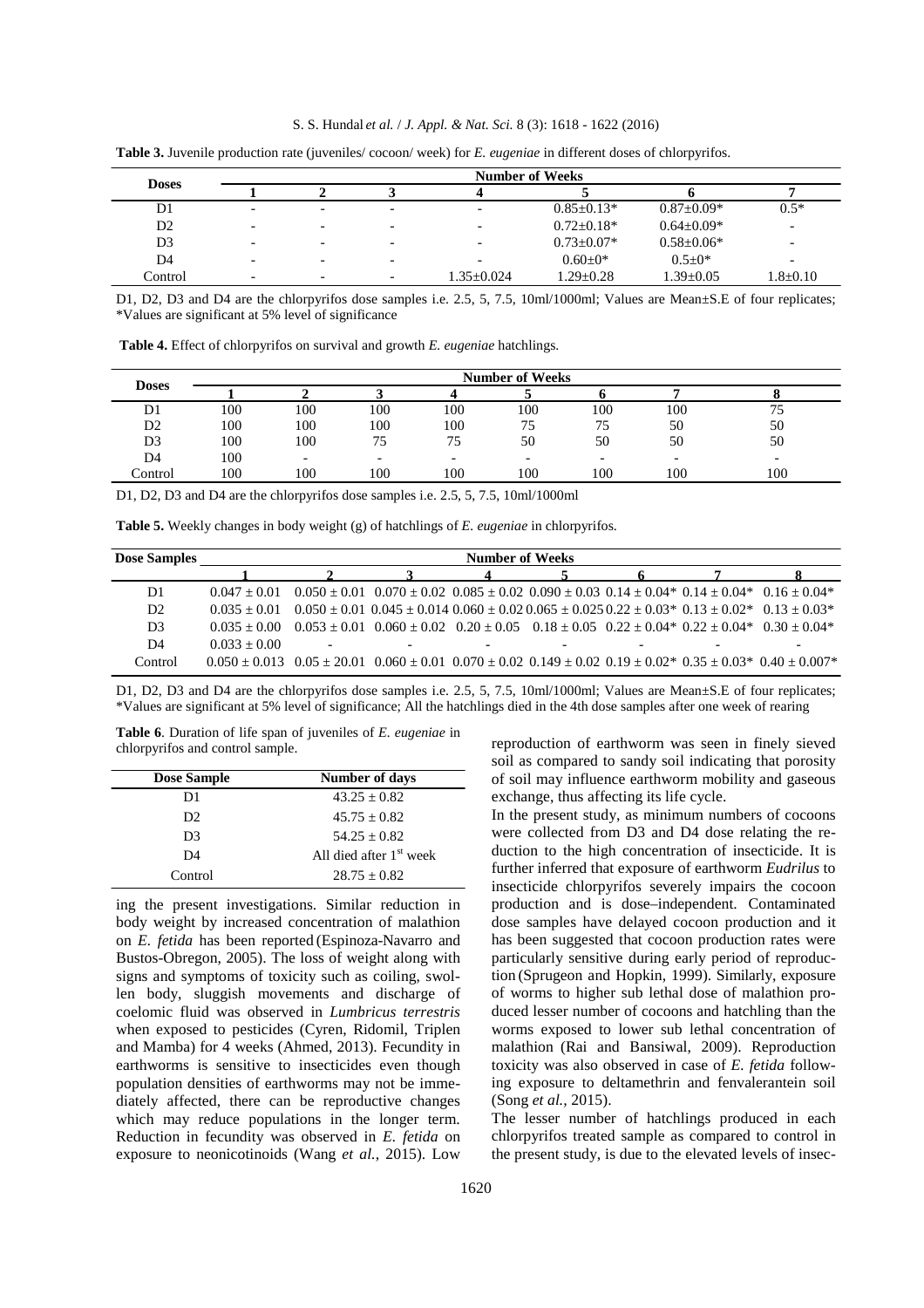ticide. Percentage of high insecticide influences the reproduction parameters i.e. coccon production, mean and maximum number of hatchlings per cocoon, and a longer incubation period of worms in a dose dependent manner as observed by earlier workers (Booth and O'Halloran, 2000; Gupta and Saxena, 2003; Yasmin and D' Souza, 2007). The results of the present study correlate strongly and suggest that there being a direct relationship between dose treated and emergence of hatchlings from each cocoon.

High mortality percentage of juveniles shows the sensitivity of juveniles to elevated levels of insecticide. The estimation of various biochemical parameters was not in the preview of the present experimental design, but it is hypothesized that since newborn and younger animals are more sensitive to toxicants than older or mature animals(Rozman *et al.*, 2001; Singh and Rishi 2005) they are affected more acutely and within a shorter exposure period. The detoxification mechanisms of juvenile animals in general may also not be as well developed as those of adult animal. It is assumed for earthworms, there may be a biochemical basis for increased sensitivity of juveniles(Matsumura, 1975).

Decrease in biomass seems to be a sensitive endpoint because it was possible to detect decreases in biomass even at low concentrations of insecticides. Our study suggests that weight loss in earthworms occurred due to some exclusive factors like inactivity, as direct response to the insecticide or as a mechanism of avoidance. The observation (Capoweiz *et al.*, 2005) was similar to our results and this leads to prospective conclusion that weight loss in earthworms was a sensitive biomarker for exposure to insecticides even at low concentrations. It has been observed that earthworms gain more weight when exposed to sub lethal dose of malathion in comparison when exposed to higher sub lethal dose of malathion (Rai and Bansiwal, 2009). Thus the exposure to different insecticides leads to similar weight gain options.

High concentration of chlorpyrifos strongly accounts for the longer duration of days to reach maturity this is due to the physiological stress on the animal leading to a decreased energy level for maintenance, growth and the two reproductive processes *i.e.*differentiation to reach maturity and cocoon (egg) production (Kooijman, 1986). Our study revealed that high dose of insecticide caused the increase in duration of life span of juveniles in all the chlorpyrifos treated samples as compared to control prolonging the life cycle of the earthworm. Selection of life history parameters can be of relevance when populations are exposed to factors (such as pollutants) that reduce survival and lower reproductive effort (Charlesworth 1980). Slow maturation in earthworms exposed to contaminated soil samples has also been observed earlier (Sprugeon and Hopkins, 1999; Spurgeon *et al.*, 2004).

### **Conclusion**

The earthworm is the major soil mega fauna to be exposed to soil contaminants and their presence is an indicator of soil health.The present study investigated the effect of chlorpyrifos on survival, growth and reproductive potential in earthworms. The higher dose (7.5ml/1000ml and 10.0ml/1000ml) of chlorpyrifos was detrimental to the growth and reproductive performance in the earthworms while low and recommended doses could be used for soil application. However, to investigate the effects on higher trophic levels we need to acquire more knowledge on the chemical nature, mode of action, and means of degradation of pesticides in soil.

## **ACKNOWLEDGMENTS**

The authors are thankful to the Head, Department of Zoology, PAU, Ludhiana, for providing the necessary facilities for research work.

#### **REFERENCES**

- Ahmed, S. T. (2013). The impact of four pesticides on the earthworm *Lumbricus terrestris* (annelida; oligochaeta). *IJCRR*. 5(21): 1-5.
- Bartllet, M. D., Briones, M. J. J., Neilson, R., Schmidt, O., Sprugeon, D. and Creamer, R. E., (2010). A critical review of current methods in earthworm ecology: from individuals to populations. *Eur. J. Soil. Biol.* 46:67-73.
- Booth, L. H. and O'Halloran, K. (2000). A comparsion of biomarker responses in the earthworm *Aporrectodea caliginosa* to the organophosphorus insecticides diazinon and chlorpyrifos. *Ecotoxicol. Toxicol. Chem.*  20:2494-2502.
- Capoweiz, Y., Bastardie, F. and Costagliola, G. (2005) Sub lethal effects of imidacloprid on the burrowing behavior of two earthworm species: modifications of the 3D burrow systems in artificial cores and consequences on gas diffusion in soil. *Soil Biol. Biochem.* 38:285-293.
- Charlesworth, B. (1980). Evolution in age structural populations (Cambridge University Press).
- Espinoza- Navarro, O. and Bustos- Obregon, E. (2005). Effect of malathion on the male reproductive organs of earthworms *E. fetida. Asian J. Androl.* 7:97-101.
- Georgescu, B. and Werber, C. (2007). The role of earthworms as biological indicators of soil contamination, *Bulletin. Environ. Contam.* USAMV-CN. 63-64.
- Gupta, S. K. and Saxena, P. N. (2003). Carbaryl induced behavioral and reproductive abnormalities in the earthworm *Metaphire posthuma*: a sensitive model, alternatives to laboratory animals. 31: 587-593.
- Haque, A. and Ebing, W. (1983). Toxicity determination of pesticides to earthworms in the soil substrate. *J. Plant Dis. Protect.* 90:395-408.
- Jouquet, P., Plumere, T., Thu, T. D., Rumpel, C., Duc, T. T. and Orange, D. (2010) The rehabilitation of tropical soils using compost and vermicompost is affected by the presence of endogeic earthworms. *Appl. Soil Ecol.*  46:125-133.
- Kooijman, S. A. L. M. (1986). Energy budget models can